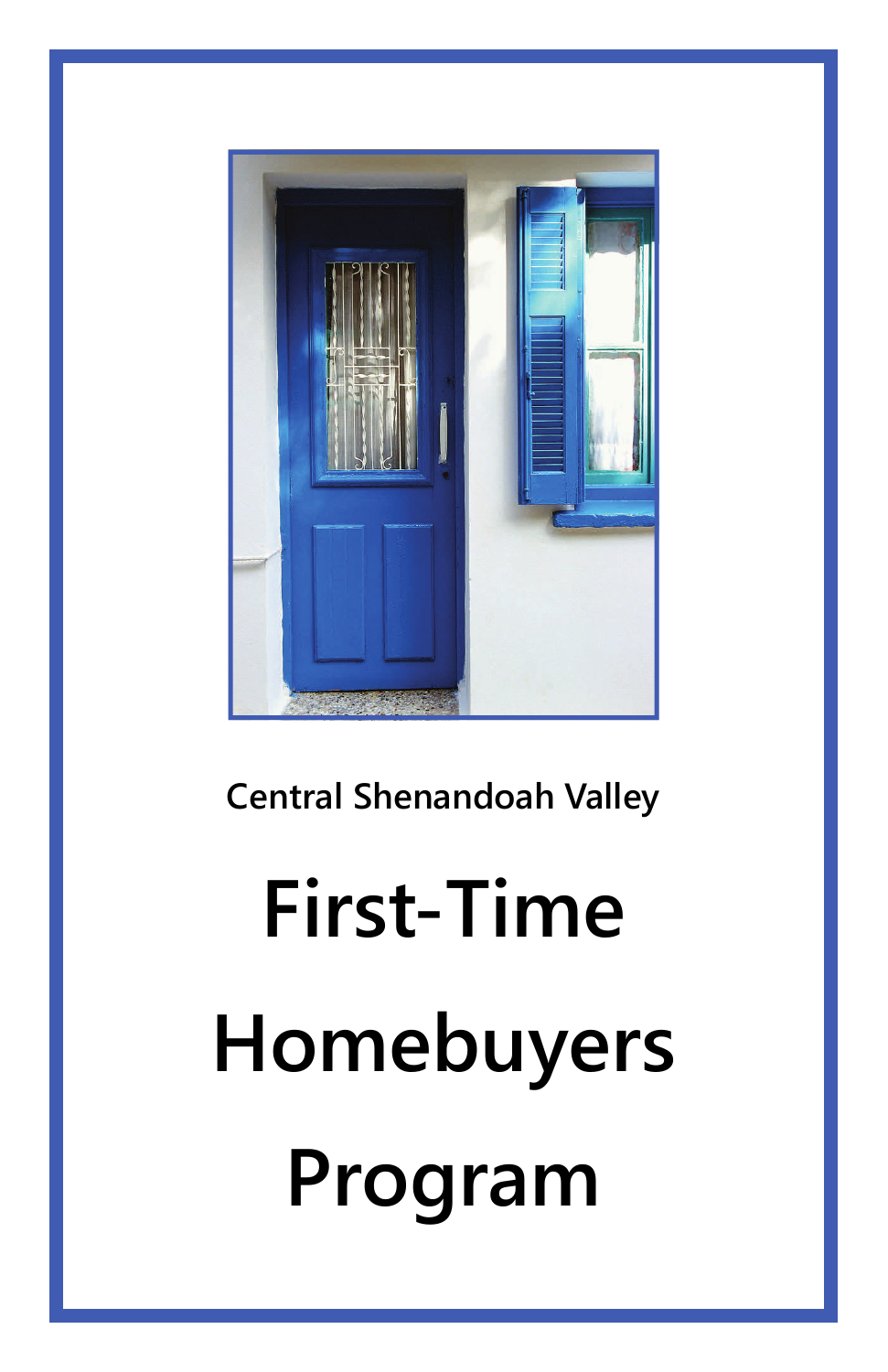## **Opening The Door To Homeownership**



The Central Shenandoah Valley First‐Time Homebuyers Program is a housing program designed to make homeownership a reality for individuals and families with modest incomes. Using funds from the Virginia Department of Housing and Community Development (DHCD)'s Homeownership Down Payment Assistance Program (HOME), first-time homebuyers are offered down payment and closing cost assistance.

Decent, safe, accessible, and affordable housing helps increase wealth



for individuals and strengthens communities. Credit counseling and homeownership education are offered by local housing providers. Program participation is on a first-come, first-served basis, based on availability of funds.

HOME funds may be used for down payment assistance (up to 10% of purchase price) and closing costs (up to \$2,500) for a maximum total funds of \$7,500\*. The assistance is offered as a forgivable loan to eligible homebuyers with an interest rate of 0%, forgivable after the affordability period of 5 years. HOME funds may be recaptured if the house is refinanced or sold during the affordability period.

The HOME Program operates through local partnerships with governmental entities, non-profit housing service providers, and mortgage lenders to put homeownership within reach of more Virginians.

<sup>\*</sup>Additional funds may be available depending on overall funding awarded to the region.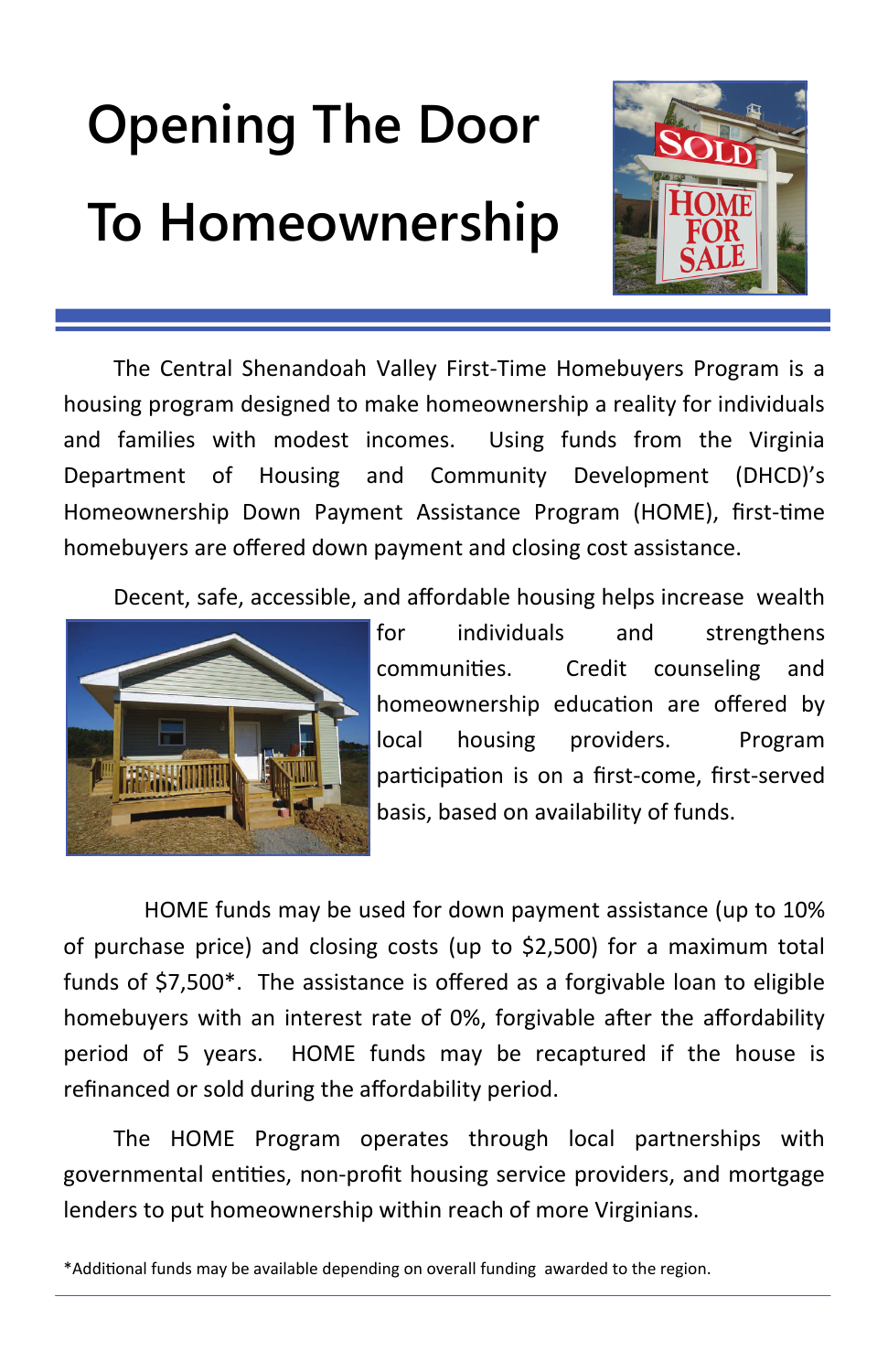### **Eligibility Requirements**

- Borrower must be a U.S. citizen or lawful permanent resident.
- Borrower's annual household income must be within certain low‐ to moderate‐income limits and cannot exceed 80% of the Area Median Income.
- Borrower must be a first-time homebuyer or must not have owned a home in the past three years.
- Borrower will be required to make a cash contribution equal to 1% of the purchase price or a minimum of \$500, depending on income.
- Borrower must possess an employment history that demonstrates stable income sufficient to repay the proposed debt.
- Borrower must demonstrate satisfactory credit history. Judgments and collections must be satisfied.
- Borrower must complete a HUD-certified Homebuyer Education Course.
- All homes must meet minimum housing standards and be turn‐key at time of settlement. Borrower must maintain the property as his/her primary residence for the entire affordability period.
- Additional requirements of the program are outlined in the Program Guidelines published by DHCD, which supersede the information contained in this brochure.



**Please contact Central Shenandoah Planning District Commission, HOME Program Administrator, for more details (see back for contact information).** 

8008